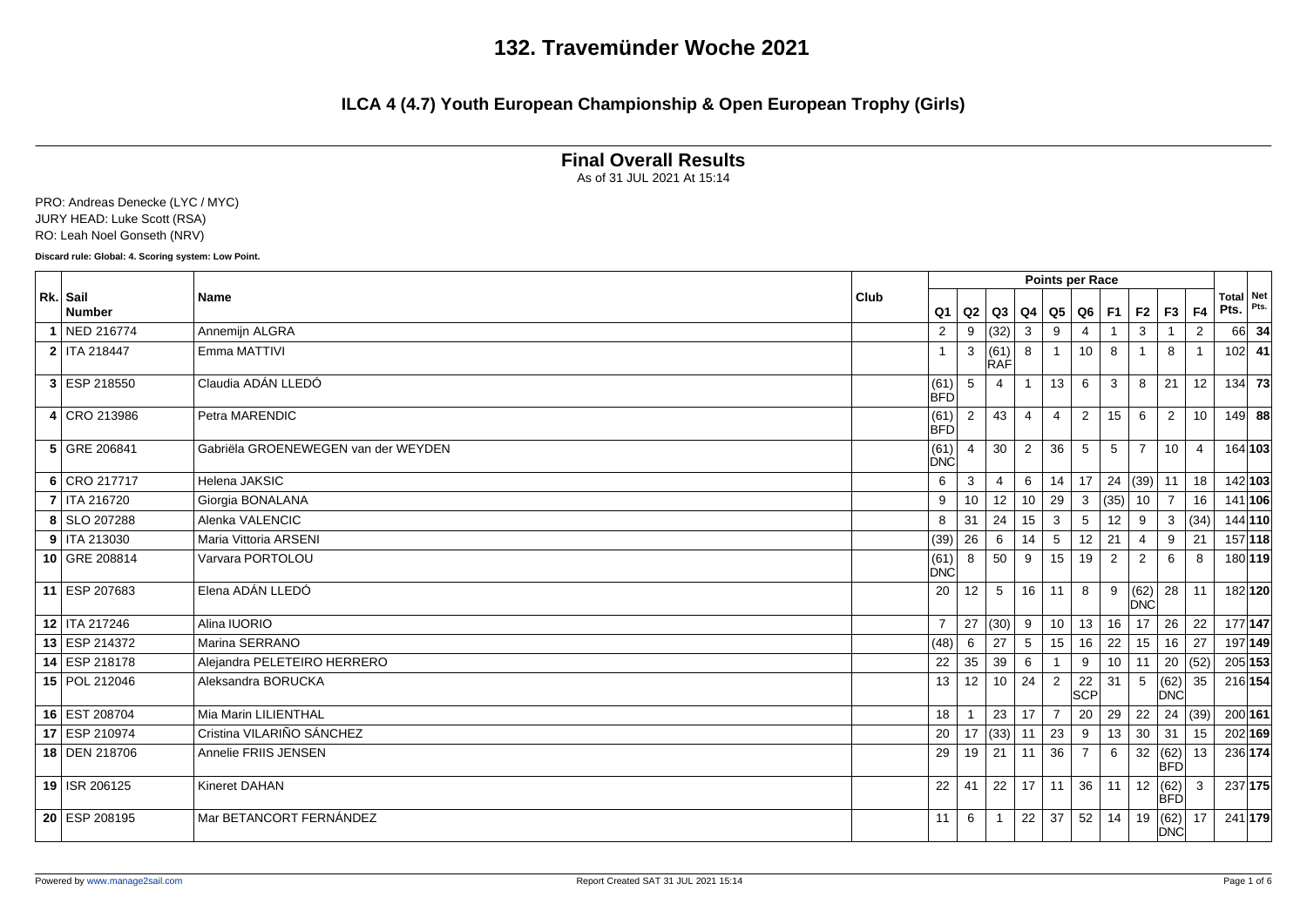### **ILCA 4 (4.7) Youth European Championship & Open European Trophy (Girls)**

|    |                           |                            |                        |                                         |                |                |                | Points per Race         |                    |                      |                    |                |                |             |
|----|---------------------------|----------------------------|------------------------|-----------------------------------------|----------------|----------------|----------------|-------------------------|--------------------|----------------------|--------------------|----------------|----------------|-------------|
|    | Rk. Sail<br><b>Number</b> | Name                       | Club<br>Q <sub>1</sub> |                                         | $Q2$ $Q3$      | Q4             | Q5             | $Q6$ F1                 |                    | F <sub>2</sub>       | F3                 | F4             | Total<br>Pts.  | Net<br>Pts. |
|    | 21 ESP 212166             | Adriana CASTRO NUÑEZ       | (61)<br>DNC            | 9                                       | 2              | 5              | 19             | 51                      | $\overline{4}$     | 24                   | 18                 | 49             | 242 181        |             |
|    | 22 GRE 218125             | Evgenia KALIPTSIDI         | 10                     |                                         | 30 (45)        | 21             | 16             | $\mathbf{1}$            | 41                 | 25                   | 15                 | 29             | 233 188        |             |
| 23 | NED 218712                | Signe BRINKERT             | (41)                   | 32                                      | 19             | 23             | 6              | 19                      | 18                 | 27                   | 4                  | 41             | 230 189        |             |
|    | 24 ESP 216103             | Nadia CILLONIZ             | 21                     | 14                                      | 46             | $\overline{7}$ | $\overline{7}$ | 31                      | 28                 | 18                   | 17   (51)          |                | 240 189        |             |
|    | 25 CRO 211884             | Nora GOTOVAC               | 24                     | $\overline{7}$                          | 37             | 20             |                | 18   (38)               | 17                 | 38                   | 14                 | 20             | 233 195        |             |
|    | 26 HUN 212044             | Róza VIDA                  | 28                     | 15                                      | 43             | 14             | 6              | 28                      | 23                 | 16                   | (62)<br><b>BFD</b> | 24             | 259 197        |             |
|    | 27 GRE 212000             | Argyro KOURAVELOU          | 15                     | 24                                      | $\overline{1}$ | 4              | 39             | 11                      | 36                 | (62)<br>DNF BFD      | 62                 | 6              |                | 260 198     |
| 28 | GER 213675                | Line-Anneliek PÄHLER       | 3                      | 18                                      | 26             | 13             | 31             | 8                       | 37                 | 31                   | 34   (54)          |                | 255 201        |             |
| 29 | GRE 208815                | Elisavet ILIOPOULOU        | 61<br><b>BFD</b>       | 22                                      | 23             | 3              | 24             | $\overline{2}$          | 20                 | 20                   | (62)<br>DNF        | 28             | 265 203        |             |
|    | 30 TUR 197822             | <b>Bahar ALKAN</b>         |                        | $(61)$ 22.7 22.7 31<br><b>DNCRDGRDG</b> |                |                | 13             | 24                      | 25                 | 14                   | 5                  |                | 53 271.4 210.4 |             |
|    | 31   ITA 219030           | Ginevra CARACCIOLO         | 61<br><b>BFD</b>       | 8                                       | 48             | 12             | 3              | 14                      | $\overline{7}$     | (62)<br>DNFBFD       | 62                 | 5              |                | 282 220     |
|    | 32 GRE 192021             | Amalia PAPANIKITA          | 23                     | 29                                      | $\overline{2}$ | 25             | 33             | 21                      | 39                 | 29                   | 19   (59)          |                |                | 279 220     |
|    | 33 GRE 188271             | Floria GIANNAKOPOULOU      | 11                     | 5                                       | 47             |                | 8              | 34                      | (62)<br><b>DNF</b> | 26                   | 62<br><b>BFD</b>   | 26             | 282 220        |             |
|    | 34 GRE 215524             | Evangelia KARAGEORGOU      | 4                      | -1                                      | 31             | 16             | 27             | 61<br>DNC DNF           | (62)               | 13                   | 62<br><b>BFD</b>   | $\overline{7}$ |                | 284 222     |
|    | 35 POL 213207             | Julia WRÓBLEWSKA           | 30                     | 19                                      | 19             | 18             | 43             | 24                      | 27                 | 21                   |                    | 22   (44)      | 267 223        |             |
| 36 | <b>ISR 214805</b>         | Maya PILNIK                | 28                     | 34                                      | 8              | 39             | 9              | 37                      | 26                 | (43)                 | 25                 | 25             | 274 231        |             |
|    | 37 NED 218351             | <b>Victorine KELDERMAN</b> | 35                     | $27\,$                                  | 8              | $\overline{2}$ |                | $\sqrt{25}$ (61)<br>DNC | 52                 | 42                   | 32                 | 9              |                | 293 232     |
|    | 38 EST 216737             | Romi SAFIN                 | 12                     | 20                                      | 21             | 31             | 39             | 30                      | (42)               | 23                   | 30 <sup>°</sup>    | 32             | 280 238        |             |
|    | 39 POL 190828             | Julia WAWRZYNIAK           | 8                      | 47                                      | 29             | 8              | 23             | 18                      | 49                 | (62)<br>DNF          | 23                 | 33             |                | 300 238     |
|    | 40 GER 211915             | Josephine KOEP             | 15                     | $\overline{4}$                          | 18             | 22             | 8              |                         | 32   (62)          | 62<br><b>DNF DNC</b> | 41                 | 36             |                | 300 238     |
|    | 41   POL 208158           | Janina DMOCHOWSKA          | 38                     | 22                                      | 20             | 34             | $\overline{2}$ | 23                      | 19                 | (62)<br>DNCBFD       | 62                 | 19             |                | $301$ 239   |
|    | 42 GRE 212051             | Christina Maria MENI       | 5                      | 43                                      | 50             | 21             | 22             | $\overline{1}$          | 32                 | 36                   | (62)<br><b>BFD</b> | 30             |                | 302 240     |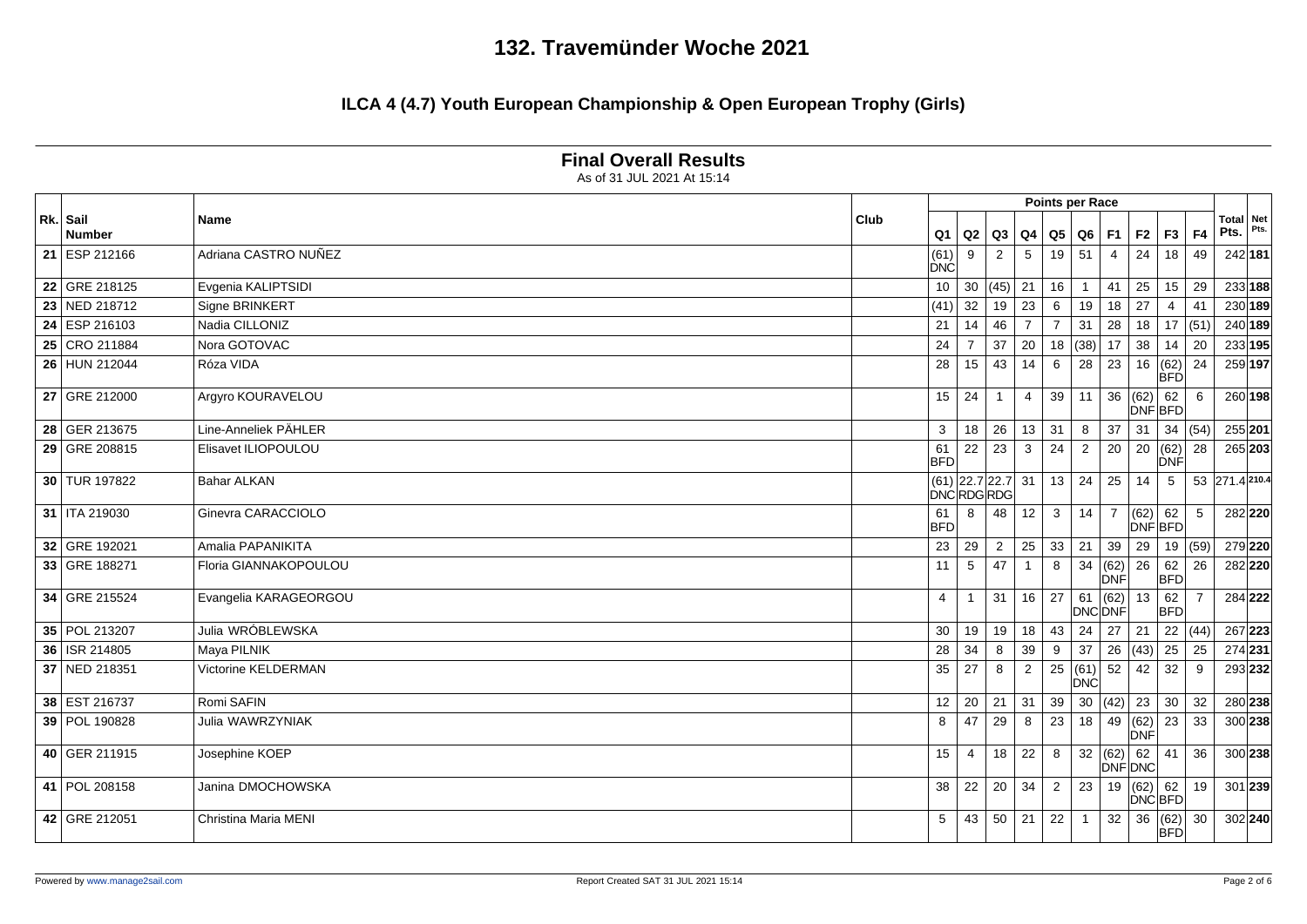### **ILCA 4 (4.7) Youth European Championship & Open European Trophy (Girls)**

| As of 31 JUL 2021 At 15:14<br>Points per Race<br>Total Net<br>Rk. Sail<br>Club<br>Name<br>Pts.<br>Pts.<br>F4<br>F2<br>F3<br><b>Number</b><br>Q <sub>1</sub><br>Q2<br>Q3<br>Q5<br>Q6<br><b>F1</b><br>Q4<br>$\,6\,$<br>53<br>(62)<br>38<br>307 245<br>43 POL 217130<br>Karolina JALOSZYNSKA<br>$\overline{2}$<br>20<br>48<br>40<br>27<br>11<br>DNF<br>$ 61 $ (51)<br>21<br>44   ITA 218901<br>16<br>12<br>47<br>13<br>23<br>301 250<br>Valentina CHELLI<br>17<br>40<br><b>DNE</b><br>45 FIN 212204<br>Amanda VOUTILAINEN<br>43<br>$12 \mid 29$<br>26<br>33<br>30<br>(62)<br>312 250<br>5<br>35<br> 37<br>DNF<br>46 GRE 212504<br>30<br>Efthalia SMYRNI<br>28<br>3<br>38<br>(62)<br>34<br>39<br>50<br>313 251<br>25<br>$\overline{4}$<br>DNF<br>47 FRA 217607<br>33<br>Esther KOETZEL<br>33<br>29<br>10<br>(45)<br>41<br>42<br>43<br>296 251<br>16<br>$\overline{4}$<br>55<br>23<br>18<br>17<br>21<br>35<br>(62) 45<br>315 253<br>48 GRE 218124<br>Marilena KAKLAMANI<br>38<br>$\overline{1}$<br>BFD.<br>34<br>$\overline{37}$<br>49   ITA 217826<br>17<br>12<br>26<br>(62)<br>320 258<br>Alessandra GRASSO<br>16<br>17<br>38<br>61<br><b>DNC</b><br><b>BFD</b><br>$50$   ITA 218448<br>Ludovica PALLAVICINI<br>35<br>23<br>14<br>35<br>35<br>43<br>(62)<br>12<br>46<br>321 259<br>16<br>DNF<br>51   ITA 219024<br>23<br>51<br>$\overline{7}$<br>34<br>37<br>35<br>(62)<br>29<br>47<br>332 270<br>Gaia FABRIS<br>$\overline{7}$<br>DNC<br>52 SUI 217725<br>50<br>Léonie BAUDET<br>41<br>42<br>37<br>(62)<br>27<br>333 271<br>14<br>11<br>$\overline{7}$<br>42<br>DNC<br>53 CRO 213983<br>Aurora PALKO<br>38<br>22<br>33   (62)   57<br>336 274<br>14<br>48<br>15<br>$\overline{7}$<br>40<br><b>DNC</b><br>54   ISR 204626<br>Gaya DATIASHVILI<br>28<br>26<br>(62)<br>62<br>31<br>341 279<br>37<br>11<br>40<br>11<br>33<br><b>DNFDNC</b><br>(62) 62<br>345 283<br>55 NOR 212269<br>Mia KLÆBOE<br>36<br>13<br>13<br>17<br>34<br>48<br>12<br>48<br><b>DNFBFD</b><br>56 SUI 217830<br>33<br>347 285<br>Audrey DERYCKERE<br>53<br>14<br>(62)<br>19<br>40<br>45<br>$5\overline{)}$<br>62<br>14<br><b>DNCBFD</b><br>57 ESP 193507<br>55<br>32<br>356 294<br>Carmen ANTEQUERA<br>27<br>30 <sup>°</sup><br>$10$<br>$\mathbf{3}$<br>46<br>(62)<br>36<br>55<br>DNF<br>58 POL 183127<br>23<br>28<br>25   (62)<br>Michalina PAWELCZYK<br>38<br>18<br>62<br>40<br>60<br>365 303<br>9<br><b>DNFDNC</b> |                 |                     |                  |    |              |    |    |    |           |                   |                           |    |  |         |
|--------------------------------------------------------------------------------------------------------------------------------------------------------------------------------------------------------------------------------------------------------------------------------------------------------------------------------------------------------------------------------------------------------------------------------------------------------------------------------------------------------------------------------------------------------------------------------------------------------------------------------------------------------------------------------------------------------------------------------------------------------------------------------------------------------------------------------------------------------------------------------------------------------------------------------------------------------------------------------------------------------------------------------------------------------------------------------------------------------------------------------------------------------------------------------------------------------------------------------------------------------------------------------------------------------------------------------------------------------------------------------------------------------------------------------------------------------------------------------------------------------------------------------------------------------------------------------------------------------------------------------------------------------------------------------------------------------------------------------------------------------------------------------------------------------------------------------------------------------------------------------------------------------------------------------------------------------------------------------------------------------------------------------------------------------------------------------------------------------------------------------------------------------------------------------------------------------------------------------------------------------------------------------------------------------------------------------------------------------------------------------------|-----------------|---------------------|------------------|----|--------------|----|----|----|-----------|-------------------|---------------------------|----|--|---------|
|                                                                                                                                                                                                                                                                                                                                                                                                                                                                                                                                                                                                                                                                                                                                                                                                                                                                                                                                                                                                                                                                                                                                                                                                                                                                                                                                                                                                                                                                                                                                                                                                                                                                                                                                                                                                                                                                                                                                                                                                                                                                                                                                                                                                                                                                                                                                                                                      |                 |                     |                  |    |              |    |    |    |           |                   |                           |    |  |         |
|                                                                                                                                                                                                                                                                                                                                                                                                                                                                                                                                                                                                                                                                                                                                                                                                                                                                                                                                                                                                                                                                                                                                                                                                                                                                                                                                                                                                                                                                                                                                                                                                                                                                                                                                                                                                                                                                                                                                                                                                                                                                                                                                                                                                                                                                                                                                                                                      |                 |                     |                  |    |              |    |    |    |           |                   |                           |    |  |         |
|                                                                                                                                                                                                                                                                                                                                                                                                                                                                                                                                                                                                                                                                                                                                                                                                                                                                                                                                                                                                                                                                                                                                                                                                                                                                                                                                                                                                                                                                                                                                                                                                                                                                                                                                                                                                                                                                                                                                                                                                                                                                                                                                                                                                                                                                                                                                                                                      |                 |                     |                  |    |              |    |    |    |           |                   |                           |    |  |         |
|                                                                                                                                                                                                                                                                                                                                                                                                                                                                                                                                                                                                                                                                                                                                                                                                                                                                                                                                                                                                                                                                                                                                                                                                                                                                                                                                                                                                                                                                                                                                                                                                                                                                                                                                                                                                                                                                                                                                                                                                                                                                                                                                                                                                                                                                                                                                                                                      |                 |                     |                  |    |              |    |    |    |           |                   |                           |    |  |         |
|                                                                                                                                                                                                                                                                                                                                                                                                                                                                                                                                                                                                                                                                                                                                                                                                                                                                                                                                                                                                                                                                                                                                                                                                                                                                                                                                                                                                                                                                                                                                                                                                                                                                                                                                                                                                                                                                                                                                                                                                                                                                                                                                                                                                                                                                                                                                                                                      |                 |                     |                  |    |              |    |    |    |           |                   |                           |    |  |         |
|                                                                                                                                                                                                                                                                                                                                                                                                                                                                                                                                                                                                                                                                                                                                                                                                                                                                                                                                                                                                                                                                                                                                                                                                                                                                                                                                                                                                                                                                                                                                                                                                                                                                                                                                                                                                                                                                                                                                                                                                                                                                                                                                                                                                                                                                                                                                                                                      |                 |                     |                  |    |              |    |    |    |           |                   |                           |    |  |         |
|                                                                                                                                                                                                                                                                                                                                                                                                                                                                                                                                                                                                                                                                                                                                                                                                                                                                                                                                                                                                                                                                                                                                                                                                                                                                                                                                                                                                                                                                                                                                                                                                                                                                                                                                                                                                                                                                                                                                                                                                                                                                                                                                                                                                                                                                                                                                                                                      |                 |                     |                  |    |              |    |    |    |           |                   |                           |    |  |         |
|                                                                                                                                                                                                                                                                                                                                                                                                                                                                                                                                                                                                                                                                                                                                                                                                                                                                                                                                                                                                                                                                                                                                                                                                                                                                                                                                                                                                                                                                                                                                                                                                                                                                                                                                                                                                                                                                                                                                                                                                                                                                                                                                                                                                                                                                                                                                                                                      |                 |                     |                  |    |              |    |    |    |           |                   |                           |    |  |         |
|                                                                                                                                                                                                                                                                                                                                                                                                                                                                                                                                                                                                                                                                                                                                                                                                                                                                                                                                                                                                                                                                                                                                                                                                                                                                                                                                                                                                                                                                                                                                                                                                                                                                                                                                                                                                                                                                                                                                                                                                                                                                                                                                                                                                                                                                                                                                                                                      |                 |                     |                  |    |              |    |    |    |           |                   |                           |    |  |         |
|                                                                                                                                                                                                                                                                                                                                                                                                                                                                                                                                                                                                                                                                                                                                                                                                                                                                                                                                                                                                                                                                                                                                                                                                                                                                                                                                                                                                                                                                                                                                                                                                                                                                                                                                                                                                                                                                                                                                                                                                                                                                                                                                                                                                                                                                                                                                                                                      |                 |                     |                  |    |              |    |    |    |           |                   |                           |    |  |         |
|                                                                                                                                                                                                                                                                                                                                                                                                                                                                                                                                                                                                                                                                                                                                                                                                                                                                                                                                                                                                                                                                                                                                                                                                                                                                                                                                                                                                                                                                                                                                                                                                                                                                                                                                                                                                                                                                                                                                                                                                                                                                                                                                                                                                                                                                                                                                                                                      |                 |                     |                  |    |              |    |    |    |           |                   |                           |    |  |         |
|                                                                                                                                                                                                                                                                                                                                                                                                                                                                                                                                                                                                                                                                                                                                                                                                                                                                                                                                                                                                                                                                                                                                                                                                                                                                                                                                                                                                                                                                                                                                                                                                                                                                                                                                                                                                                                                                                                                                                                                                                                                                                                                                                                                                                                                                                                                                                                                      |                 |                     |                  |    |              |    |    |    |           |                   |                           |    |  |         |
|                                                                                                                                                                                                                                                                                                                                                                                                                                                                                                                                                                                                                                                                                                                                                                                                                                                                                                                                                                                                                                                                                                                                                                                                                                                                                                                                                                                                                                                                                                                                                                                                                                                                                                                                                                                                                                                                                                                                                                                                                                                                                                                                                                                                                                                                                                                                                                                      |                 |                     |                  |    |              |    |    |    |           |                   |                           |    |  |         |
|                                                                                                                                                                                                                                                                                                                                                                                                                                                                                                                                                                                                                                                                                                                                                                                                                                                                                                                                                                                                                                                                                                                                                                                                                                                                                                                                                                                                                                                                                                                                                                                                                                                                                                                                                                                                                                                                                                                                                                                                                                                                                                                                                                                                                                                                                                                                                                                      |                 |                     |                  |    |              |    |    |    |           |                   |                           |    |  |         |
|                                                                                                                                                                                                                                                                                                                                                                                                                                                                                                                                                                                                                                                                                                                                                                                                                                                                                                                                                                                                                                                                                                                                                                                                                                                                                                                                                                                                                                                                                                                                                                                                                                                                                                                                                                                                                                                                                                                                                                                                                                                                                                                                                                                                                                                                                                                                                                                      |                 |                     |                  |    |              |    |    |    |           |                   |                           |    |  |         |
|                                                                                                                                                                                                                                                                                                                                                                                                                                                                                                                                                                                                                                                                                                                                                                                                                                                                                                                                                                                                                                                                                                                                                                                                                                                                                                                                                                                                                                                                                                                                                                                                                                                                                                                                                                                                                                                                                                                                                                                                                                                                                                                                                                                                                                                                                                                                                                                      |                 |                     |                  |    |              |    |    |    |           |                   |                           |    |  |         |
|                                                                                                                                                                                                                                                                                                                                                                                                                                                                                                                                                                                                                                                                                                                                                                                                                                                                                                                                                                                                                                                                                                                                                                                                                                                                                                                                                                                                                                                                                                                                                                                                                                                                                                                                                                                                                                                                                                                                                                                                                                                                                                                                                                                                                                                                                                                                                                                      |                 |                     |                  |    |              |    |    |    |           |                   |                           |    |  |         |
|                                                                                                                                                                                                                                                                                                                                                                                                                                                                                                                                                                                                                                                                                                                                                                                                                                                                                                                                                                                                                                                                                                                                                                                                                                                                                                                                                                                                                                                                                                                                                                                                                                                                                                                                                                                                                                                                                                                                                                                                                                                                                                                                                                                                                                                                                                                                                                                      |                 |                     |                  |    |              |    |    |    |           |                   |                           |    |  |         |
|                                                                                                                                                                                                                                                                                                                                                                                                                                                                                                                                                                                                                                                                                                                                                                                                                                                                                                                                                                                                                                                                                                                                                                                                                                                                                                                                                                                                                                                                                                                                                                                                                                                                                                                                                                                                                                                                                                                                                                                                                                                                                                                                                                                                                                                                                                                                                                                      | 59 SUI 215996   | Ella MIRZAI         | 61<br><b>BFD</b> |    | $17$   11    | 40 | 27 | 18 | 44        | 28                | $ (62) $ 58<br><b>DNC</b> |    |  | 366 304 |
|                                                                                                                                                                                                                                                                                                                                                                                                                                                                                                                                                                                                                                                                                                                                                                                                                                                                                                                                                                                                                                                                                                                                                                                                                                                                                                                                                                                                                                                                                                                                                                                                                                                                                                                                                                                                                                                                                                                                                                                                                                                                                                                                                                                                                                                                                                                                                                                      | 60 FIN 202978   | Vanessa VOUTILAINEN | 3                | 49 | $\boxed{17}$ | 34 | 43 |    | 26   (62) | 62<br>DNF DNC     | 37                        | 61 |  | 394 332 |
|                                                                                                                                                                                                                                                                                                                                                                                                                                                                                                                                                                                                                                                                                                                                                                                                                                                                                                                                                                                                                                                                                                                                                                                                                                                                                                                                                                                                                                                                                                                                                                                                                                                                                                                                                                                                                                                                                                                                                                                                                                                                                                                                                                                                                                                                                                                                                                                      | 61   ITA 205679 | Alessia RICUCCI     | 4                | 35 | 6            | 29 | 33 | 45 | (62)      | 62<br>DNF DNC BFD | 62                        | 56 |  | 394 332 |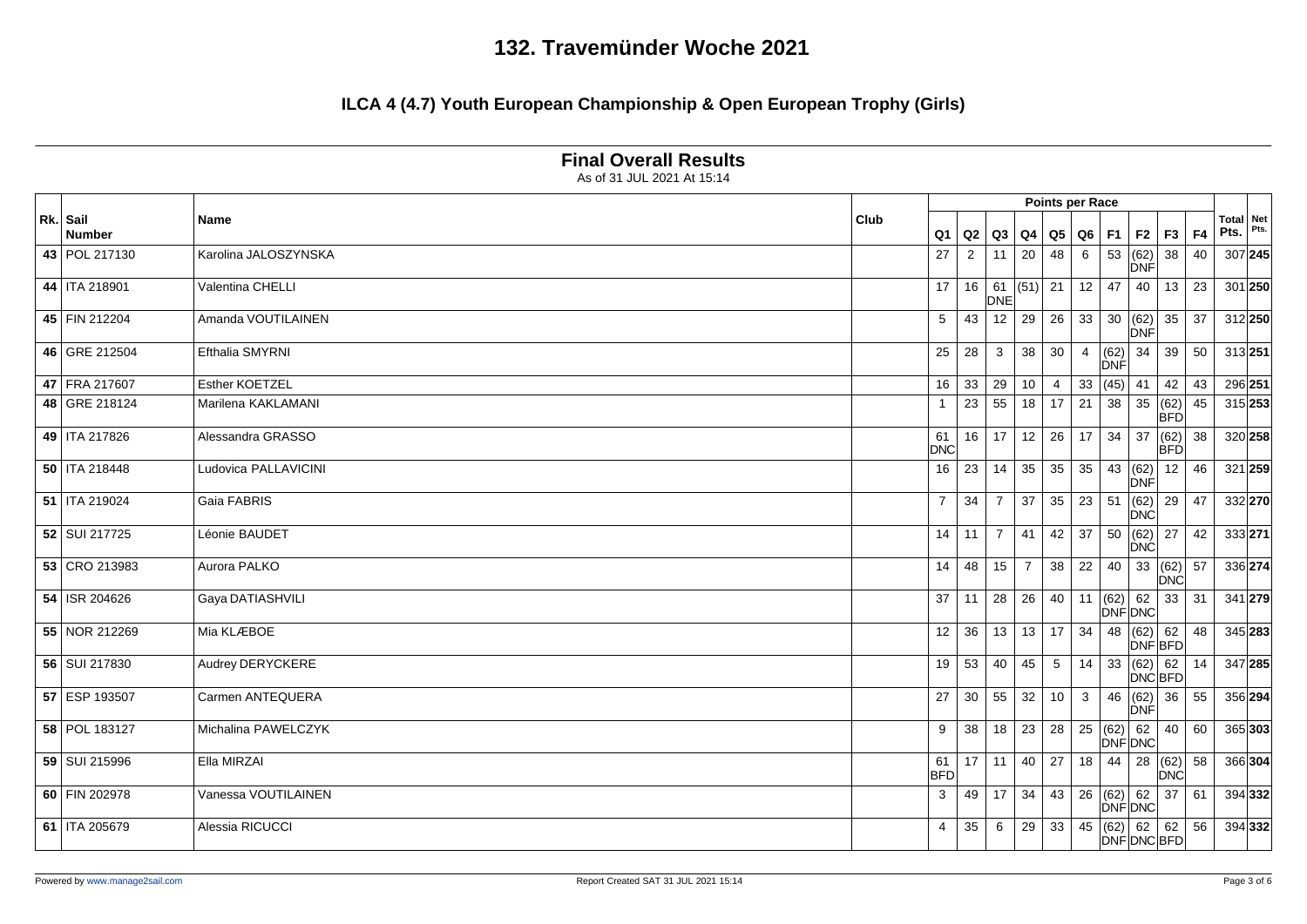### **ILCA 4 (4.7) Youth European Championship & Open European Trophy (Girls)**

| Rk. Sail      |                                |      |                             |                       |              |                     |                    | <b>Points per Race</b> |                             |                |          | <b>Total Net</b> |      |
|---------------|--------------------------------|------|-----------------------------|-----------------------|--------------|---------------------|--------------------|------------------------|-----------------------------|----------------|----------|------------------|------|
| <b>Number</b> | Name                           | Club | Q <sub>1</sub>              |                       | Q2   Q3      | Q4                  | Q5                 |                        | $Q6$ F1                     |                | F2 F3 F4 | Pts.             | Pts. |
| 62 NED 207503 | Donna-Tinke HUIJSMANS          |      | 10                          | 52   (56)             |              | 28                  | 14                 | 38                     | $\overline{2}$              |                |          | 201 145          |      |
| 63 FRA 205350 | Lena KURBIEL                   |      | (43)                        | 13                    | 34           | 40                  | 12                 | 29                     | 6                           | 12             |          | 189 146          |      |
| 64 CRO 207811 | Lea RAKOVAC                    |      | $\overline{2}$              | 48                    | 52           | 19                  | 18                 | (61)<br>UFD            | $\mathbf{3}$                | 6              |          | 209 148          |      |
| 65 POL 215171 | Adelina WIETKI                 |      | 33                          |                       | 20   (37)    | 30                  | 20                 | 36                     | 8                           | $\overline{4}$ |          | 188 151          |      |
| 66 BUL 182424 | Diana MARKOVA                  |      | 30                          | $\overline{7}$        | 52           | (61)<br><b>DSQ</b>  | 32                 | 27                     | $\mathbf{1}$                | 3              |          | 213 152          |      |
| 67 ESP 213543 | Teresa GONZÁLEZ CAEIRO         |      | 23                          | 36                    | 32           | 30                  |                    | 16  (40)               | $\overline{7}$              | 10             |          | 194 154          |      |
| 68 GRE 215942 | Georgia KATSOULI               |      | 19                          | 45                    | $\mathbf{3}$ | 60                  | (61)<br><b>RET</b> | 15                     | $\overline{15}$             | $\overline{7}$ |          | 225 164          |      |
| 69 GRE 215938 | Theodora DAFERERA              |      | 39                          | 26                    | 26           | 27                  | 47                 |                        | 10   (62)<br>RET            | 2              |          | 239 177          |      |
| 70 POL 216599 | Maria SUCHOCKA                 |      | 47                          | (61) 16<br><b>ÚFÓ</b> |              | 19                  | 30                 | 43                     | $\overline{4}$              | 22             |          | 242 181          |      |
| 71 BEL 216785 | Cannelle OPSTAELE              |      | 35                          | 42                    | 35           | 36                  | (50)               | 15                     | 14                          | 5              |          | 232 182          |      |
| 72 ESP 203372 | Ana TOUBES-SALVADOR            |      | 18                          | 31                    | 10           | 35                  | (41)               | $39 \mid 33$           |                             | 16             |          | 223 182          |      |
| 73 TUR 211605 | <b>Bilge Nur YAZICI</b>        |      | $(61)$ 29 29<br>DNC RDG RDG |                       |              | 37                  | 22                 | 28                     | 19                          | 19             |          | 244 183          |      |
| 74 HUN 213108 | <b>Molnar LILLA</b>            |      | 34                          | 37                    | 35           | 26                  | 29                 | (50)                   | 9                           | 14             |          | 234 184          |      |
| 75 DEN 217119 | Maja Gam FREDERIKSEN           |      | 13                          | 38                    | (44)         | 32                  | 41                 | $\overline{7}$         | 29                          | 28             |          | 232 188          |      |
| 76 POL 215952 | Alicja AKULICZ                 |      | (61)<br>BFD                 | 33                    | 16           | 28                  | 47                 | 47                     | 5                           | 17             |          | 254 193          |      |
| 77 ESP 196721 | Paula BESTARD                  |      | (61)<br><b>BFD</b>          | $29$ 15               |              | 33                  | $\overline{21}$    | 54                     | 18                          | 25             |          | 256 195          |      |
| 78 SUI 216916 | Nina PARODI                    |      | (61)<br><b>BFD</b>          | 15                    | 9            | 38                  | 44                 | 42                     | 27                          | 20             |          | 256 195          |      |
| 79 GRE 212505 | Anastasia PAPAGEORGIOU         |      | 31                          | 13                    | 54           | 39                  | 19                 | 31                     | 12                          | (BFD)          |          | 261 199          |      |
| 80 ESP 209162 | <b>Blanca COMPANY</b>          |      | (61)<br>BFD                 | $50 \mid 22$          |              | 42                  | 12                 | 57                     | 11                          | 8              |          | 263 202          |      |
| 81 FIN 214418 | Silja OIKKONEN                 |      | 6                           | 44                    | 20           | 24                  | 45                 |                        | $\overline{45}$ (62)<br>DNC | 18             |          | 264 202          |      |
| 82 SWE 205327 | Emma WENNBERG                  |      | (53)                        | 10 <sup>1</sup>       | 41           | 43                  | 25                 | 41                     | 32                          | 11             |          | 256 203          |      |
| 83 ESP 216598 | Allegra MATTOS                 |      | 45                          | 18                    | 56           | 15                  | 24                 | 25                     | $\overline{22}$             | (62)<br>BFD    |          | 267 205          |      |
| 84 CYP 211881 | <b>Maria Christina MICHAIL</b> |      | 25                          |                       |              | 21   46   (49)   31 |                    |                        | 49 13                       | 30             |          | 264 215          |      |

#### **Final Overall Results**

As of 31 JUL 2021 At 15:14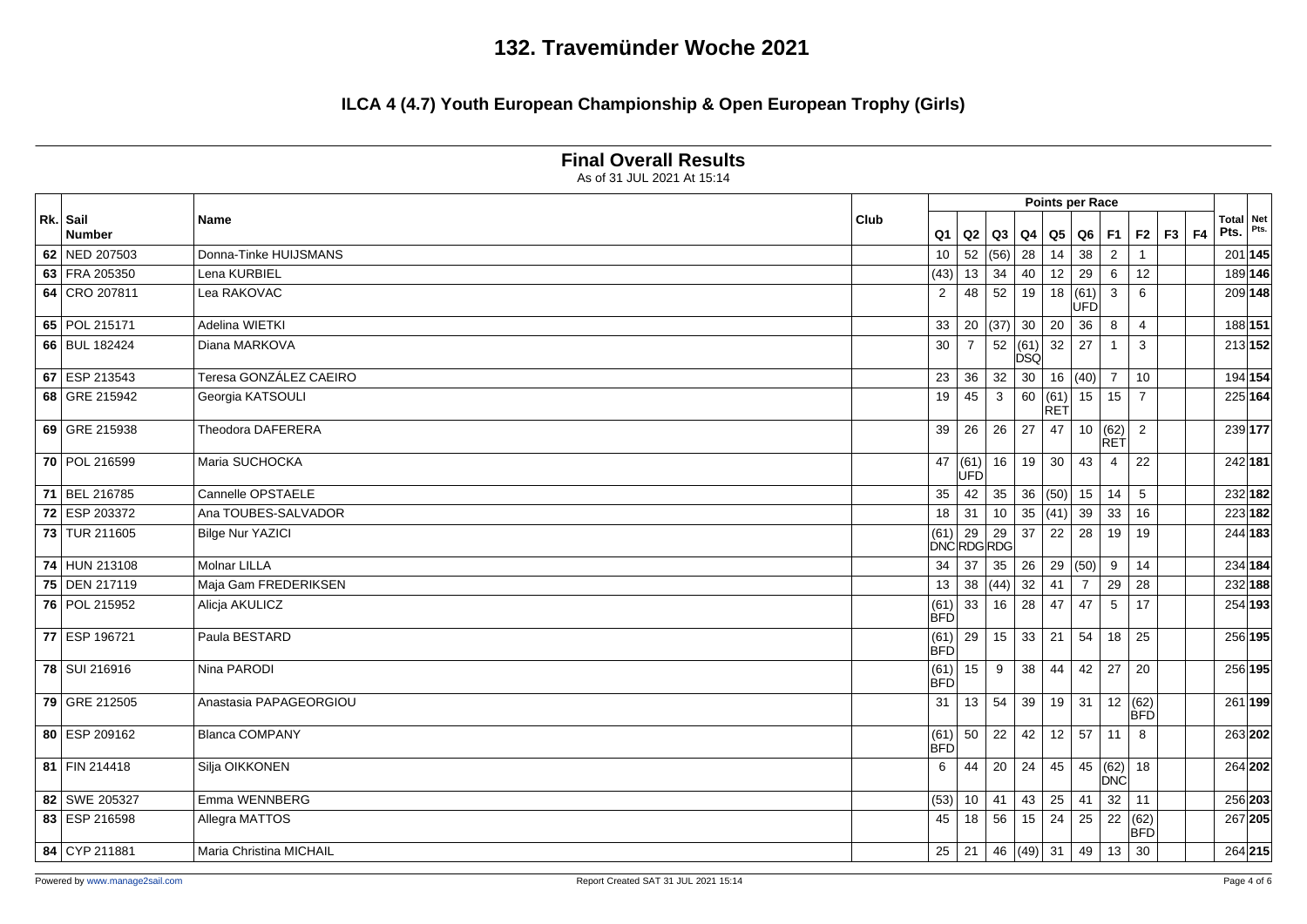### **ILCA 4 (4.7) Youth European Championship & Open European Trophy (Girls)**

|                                                                                   |                  | As of 31 JUL 2021 At 15:14 |                |                    |                                         |                   |               |                        |                 |                |                    |    |                   |             |         |
|-----------------------------------------------------------------------------------|------------------|----------------------------|----------------|--------------------|-----------------------------------------|-------------------|---------------|------------------------|-----------------|----------------|--------------------|----|-------------------|-------------|---------|
|                                                                                   |                  |                            |                |                    |                                         |                   |               | <b>Points per Race</b> |                 |                |                    |    |                   |             |         |
| Rk. Sail<br><b>Name</b><br><b>Number</b><br>85 GRE 166239<br>Maria Eleni KALAKONA |                  | Club                       | Q <sub>1</sub> | Q2                 | Q <sub>3</sub>                          | Q4                | $\mathsf{Q}5$ | Q6                     | F1              | F <sub>2</sub> | F3                 | F4 | Total Net<br>Pts. | Pts.        |         |
|                                                                                   |                  |                            |                | 40                 | (46)                                    | 36                | 25            | 20                     | 27              | 34             | 34                 |    |                   |             | 262 216 |
|                                                                                   | 86   ITA 199665  | Matilda BENSI              |                | 29                 | 45                                      | 41                | 43            |                        |                 | 42  (49)  16   | 13                 |    |                   | 278 229     |         |
|                                                                                   | 87 EST 217192    | Susanna SILLUTA            |                | 33                 | (59)                                    | 13                | 44            | 45                     | 53              | 20             | 23                 |    |                   | 290 231     |         |
|                                                                                   | 88 GER 206483    | Angelina PUKROPSKI         |                | 26                 | 39                                      | 36                | 36            | (49)                   | 35              | 28             | 35                 |    |                   |             | 284 235 |
|                                                                                   | 89 AZE 210843    | Ayla BABAYEVA              |                | 32                 | 25                                      | 14                | 59            | 54                     | 22              | 30             | (62)<br>BFD        |    |                   |             | 298 236 |
|                                                                                   | 90   ITA 198275  | Mirea BELLATI              |                | 46                 | 50                                      | 9                 | 49            | (52)                   | 13              | 43             | 27                 |    |                   | 289 237     |         |
|                                                                                   | 91 GER 217156    | Mirja DOHLE                |                | (61)<br><b>BFD</b> |                                         | $32 \mid 27$      | 42            | 38                     | $\overline{20}$ | 45             | 33                 |    |                   | 298 237     |         |
|                                                                                   | 92 LAT 208863    | Agate EINAUSE              |                | 21                 | 47                                      | 39                | 44            |                        |                 | 28  (50)   35  | 24                 |    |                   |             | 288 238 |
|                                                                                   | 93 DEN 213214    | Nathalie Staunkær KLUG     |                | 17                 | 40                                      | 34                | 27            | $\overline{37}$        |                 | 39 (62) 62     | DNC DNC            |    |                   |             | 318 256 |
|                                                                                   | 94 GRE 212068    | Stavroula SYRIGOU          |                | 36                 | 41                                      | 49                | 41            | 32                     | 42              | 17             | (62)<br><b>BFD</b> |    |                   |             | 320 258 |
|                                                                                   | 95 NED 216620    | Kaya SCHOONEBEEK           |                | 38                 | (58) 47                                 |                   | 33            | 34                     | 55              | 24             | 29                 |    |                   | 318 260     |         |
|                                                                                   | 96 POL 209024    | Gita van der VOORT         |                | 61<br><b>BFD</b>   | 14                                      | $5\phantom{.0}$   | 45            | 61<br><b>UFD</b>       | 26              | 48             | (62)<br>DNC        |    |                   |             | 322 260 |
|                                                                                   | 97 GER 217152    | Jule-Johanna BLANK         |                | 36                 | 28                                      | 25                | 48            | 44                     | 44              | 36             | (62)<br>DNC        |    |                   | 323 261     |         |
|                                                                                   | 98   ITA 214688  | Sofia DIANA                |                | 42                 | 39                                      | 54                | (55)          | 50                     | 48              | 26             | 9                  |    |                   |             | 323 268 |
|                                                                                   | 99 SLO 207488    | Zala VIDMAR                |                | 24                 | 52                                      | 38                | 46            | 46                     |                 | $32 \mid 31$   | (62)<br><b>BFD</b> |    |                   |             | 331 269 |
|                                                                                   | 100   ITA 215289 | Eva PASSONI                |                | 44                 | 40                                      | 40                | (47)          | 40                     | 30              | 40             | 37                 |    |                   | 318 271     |         |
|                                                                                   | 101   ITA 201430 | Arianna BALDIOLI           |                | (61)<br>DNC        | 25                                      | 33                | 53            | 49                     | 44              | 38             | 32                 |    |                   | 335 274     |         |
|                                                                                   | 102 CRO 208541   | Katja RABAK                |                | 61<br><b>DNC</b>   | 24                                      | 42                | 48            | 34                     | 29              | 42             | (62)<br>BFD        |    |                   |             | 342 280 |
|                                                                                   | 103 GER 213998   | Marie DIETMAIR             |                | 32                 |                                         | $(57)$ 53         | 57            | 48                     | 48              | 10             | 36                 |    |                   | 341 284     |         |
|                                                                                   | 104 AHO 180923   | Christy de PALM            |                | 34                 | 46                                      | $\vert$ 24        | 50            | (56)                   | 55              | 41             | 43                 |    |                   | 349 293     |         |
|                                                                                   | 105 POL 194948   | Julia SZOTYNSKA            |                | 50                 |                                         | $44 \mid 51$      | 51            | (54)                   | 46              | 39             | 15                 |    |                   |             | 350 296 |
|                                                                                   | 106 BEL 216495   | Eloïse van HOUTEN          |                | 41                 | 51                                      | 25                | 54            | 51                     | 56              | 21             | (62)<br>DNC        |    |                   |             | 361 299 |
|                                                                                   | 107 TUR 201980   | Melek PEHLIVANOGLU         |                |                    | $(61)$ 49.3 49.3 55<br><b>DNCRDGRDG</b> |                   |               | 53                     | 40              | 25             | 41                 |    |                   | 373.6 312.6 |         |
|                                                                                   | 108 GER 215214   | Joana Luisa PFINGSTEN      |                | 26                 |                                         | $55 \mid 49 \mid$ |               | 53  (58)   41          |                 | 50             | 39                 |    |                   |             | 371 313 |